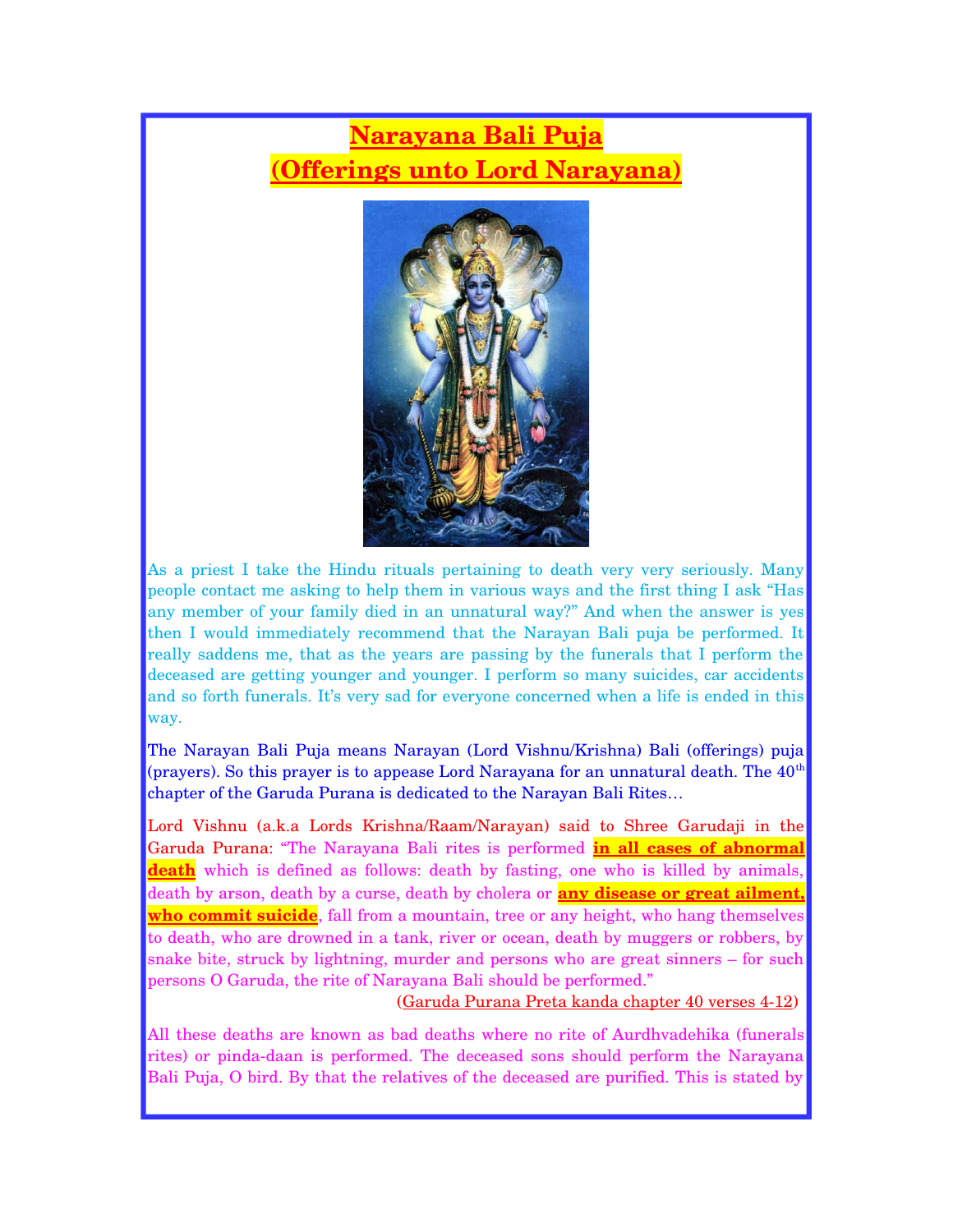Yama. There are no other means. Except for the Narayana Bali, there is no rite for their purification. (Garuda Purana Preta kanda chapter 4 verses 110 116)

If the Narayana Bali is to be performed for the atonement of bad death, it should be done on the eleventh day. (Garuda Purana Preta kanda chapter 5 verse 39)

"Then the Rites for the release of the ghost should be performed with Vishnu in view. The Preta (the deceased) is then mystically discharged. (Garuda Purana Preta kanda chapter 40 verses 63-64). So what Lord Vishnu is saying here is once the prayers are completed the deceased who was a ghost (spirit/preta) is now released…

Lord Vishnu further states this in the Garuda Purana to Shree Garuda: "Until the funeral rites are properly performed the dead man, ever hungry, roams about day and night in the form of airy matter." (Garuda Purana Preta Kanda Chapter 13 verse 23)

Having incurred sins they seek redemption in their progeny. Being bodiless as well as suffering from hunger and thirst they roam about here and there. They bolt doors on their ancestors, put obstacles in the way of the forefathers. Like thieves, they snatch the manes food in their way before it reaches them. **They return home stay on the roof, and watch the activities of their kins. They cause disease and grief to their relatives.** Having assumed the body of tertian {fever}, they cause disease due to cold or wind like headaches or cholera. The ghosts torment his family people through the enemy. (Garuda Purana – Preta Kanda, Chapter 20 Verse 537)

The following below from the Garuda Purana is due to the negative intentions of Preta's (Spirits/Ghosts).

- \* One is addicted to bad habits.
- \* One who gets sons who die young.
- \* One who is at daggers-dawn with his relatives/family.
- \* A woman who is barren or if she gives birth to children and they die at a very early age.
- \* If there is a sudden change in one's nature.
- \* If one loses faith in religion or if he loses the means of his livelihood.
- \* If there's regular quarrel at one's home.
- \* When an incurable disease sets in, or when children suffer from pain or when the wife suffers immensely.
- \* When one loses faith in sastras.
- \* When one abuses the Devi/Devas, guru and the Brahmins.
- \* When the women suffer from abortion / do not conceive / when the children die young.
- \* When one does not perform the annual shraddha in sincerity.
- \* When both husband and wife quarrel at meals.

If a person performs the holy rites for the redemption of a ghost, he will find his actions fruitful. The ghost shall be satiated permanently. When the ghost is satisfied he will wish his kinsmen (family) well forever. To rid oneself of ghostly afflictions one should devoutly pray to one's manes (ancestors), perform the appropriate rites and offer oblations to Lord Vishnu. By means of japas (chanting), homas (havans), and danas (charity) he should sanctify his body. If this is performed, all obstacles and hindrances are dispelled. By performing the rites of oblations to Lord Narayana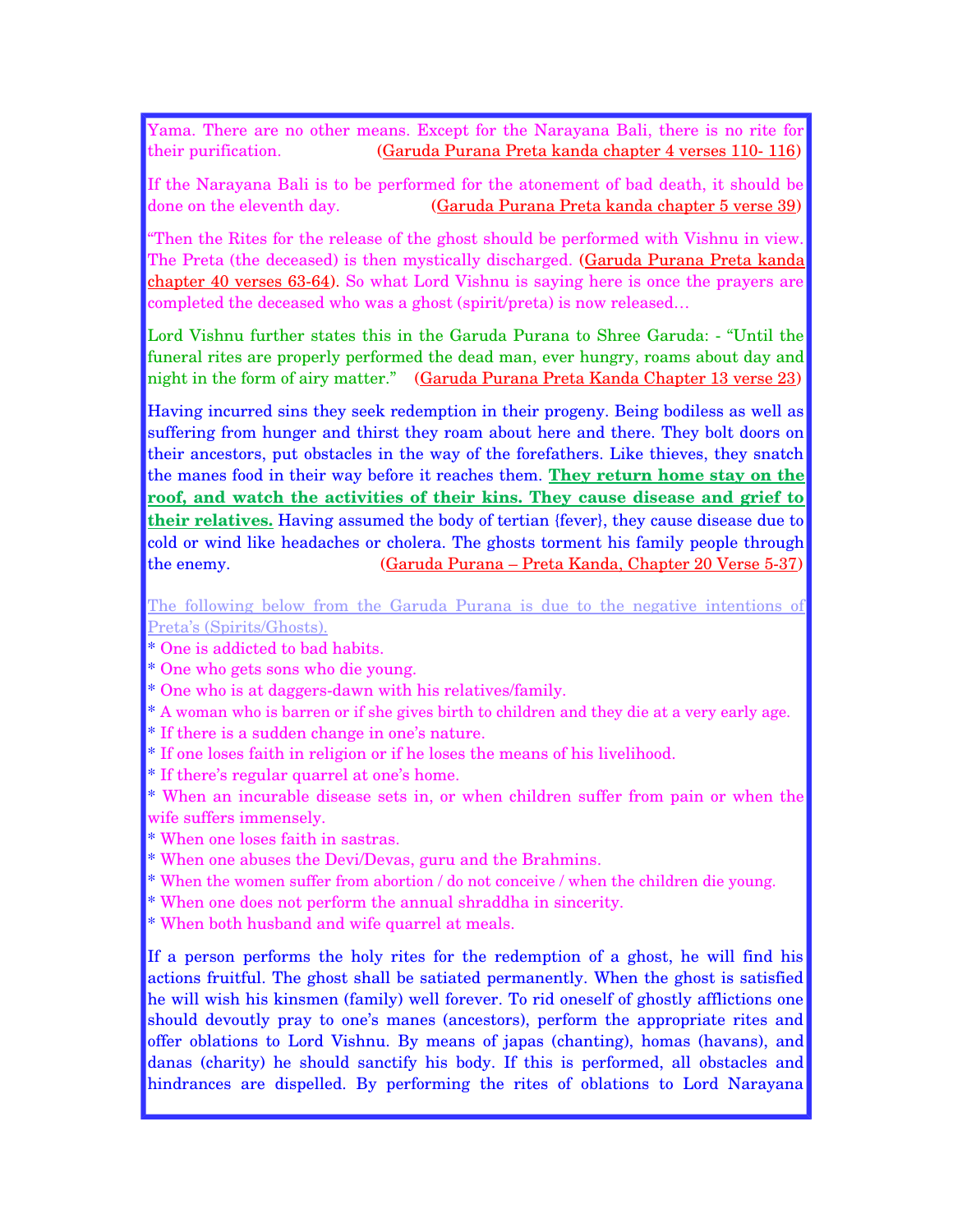(Narayan Bali Puja) with the ancestors in view he shall be freed of all sorts of afflictions. This is My (Lord Vishnu) sworn statement.

(Garuda Purana Preta Kanda Chapter 21 verse 1134)

Bad dreams call for atonement. One should bath and give water oblation to the root of a Fig Tree (Anjeer – Hindi) or perform worship, offer gifts to a Vedic scholar, perform homa as far as his means can allow. Then the ghost immediately disappears from his vicinity. (Garuda Purana Preta Kanda Chapter 23 verse 1315)

When a person dies unnaturally he is stuck between two worlds and he cannot transmigrate to another body. He is held back due to the circumstances he died. Thus he puts the family through lots of sufferings because that's a way to get their attention. If the family goes about in their happy ways they won't even notice him suffering in any way. So the only way to get their attention is to cause problems in their lives. Do you blame the spirit for that? Personally I think not. So when the family goes to a person (for example a priest or a medium, etc) to help to them, the spirit is hoping that the person (the priest or a medium...) will pick up that he (the spirit) is calling out for help…

So if you have someone in your family that has died in this way. Trace back from the time that person died and see if from that time if you have been going thru problems then you must know that this prayer should be considered to be performed as soon as possible.

So as you can read as stated above that when a person leaves his/her body untimely this can create a lot of suffering and problems for the deceased and the family members, - actually for everyone concerned. Even if all the proper rites were performed like the 10<sup>th</sup> day, Sapindi puja (done on the 12-13<sup>th</sup> day),  $6<sup>th</sup>$  and 11  $\frac{1}{2}$  month prayers, still the deceased cannot transmigrate until this prayer is performed.

Of course the question will be asked by many why wasn't this prayer performed before and was only now is this information coming out now. This is something to be honest I cannot answer… I am trying to make people aware of these prayers so that the public can now see why things might be going wrong in their life. This prayer is performed strictly in India.

So below are some frequently asked questions which I tried to answer as simple as possible.

**Question:** Is heart attack/cancer an unnatural death?

**Answer:** Lord Vishnu states in Garuda Purana chapter 4 verse 104-109 that "*if a person dies with a disease, who die of hunger, a women in her menses, poison, cholera*..." so this may be a grey area because the Lord don't really specify heart attack or cancer because these things probably didn't happen at those times. But heart attacks are cause mainly by bad diet, severe lack of exercise and lots of stress… Most people end up looking sooooo toxic by the time they are 30… so it's no wonder that many end up with heart problems from such young ages. If you get continued dreams and things just are not going right in your life then you can perform this prayer.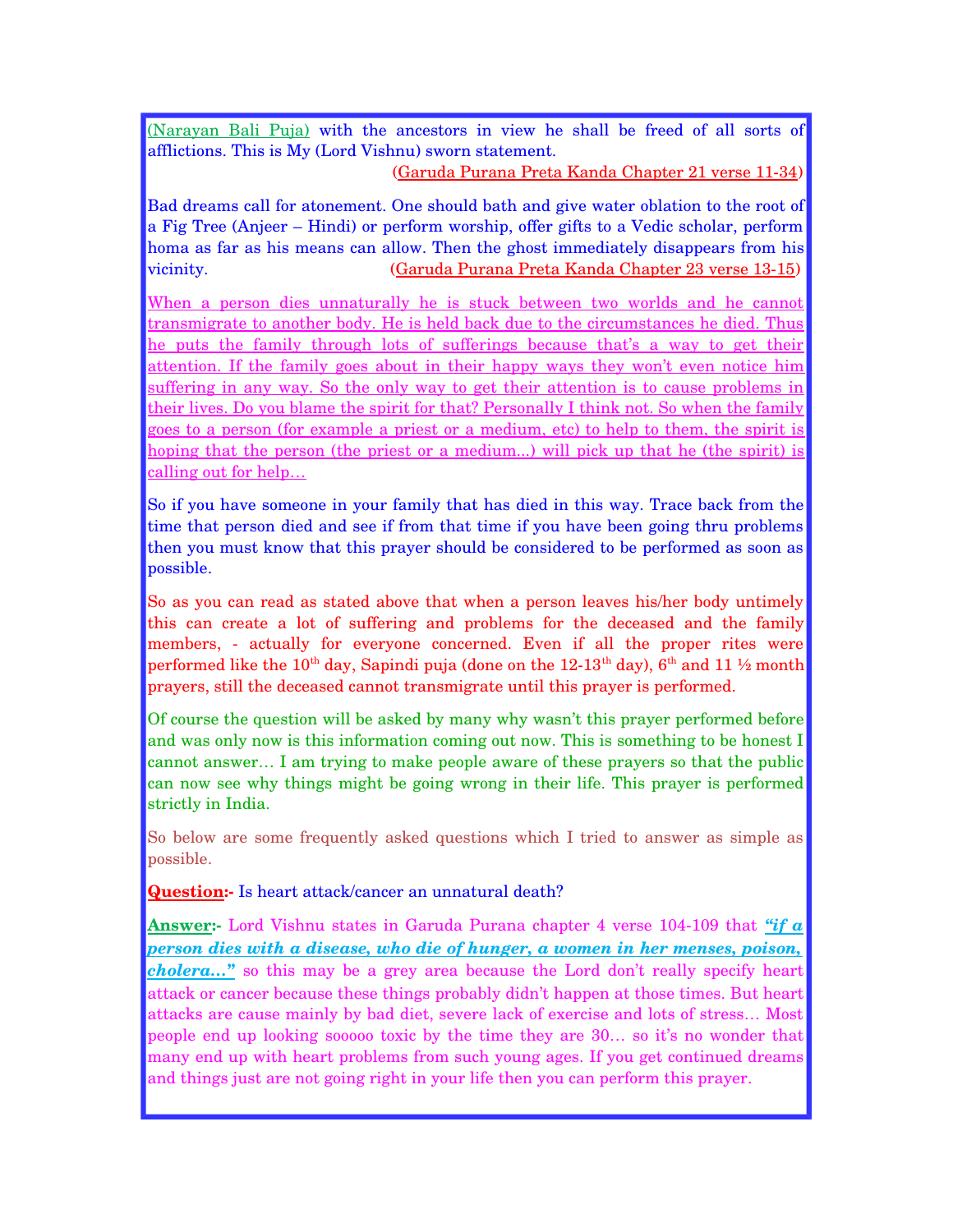**Question:** Is there a need to do a 40-day ceremony after death?

**Answer:** Definitely not! There is no such observance in our scriptures. Once the Sapindi Puja (done on the  $12-13<sup>th</sup>$  day) is competed then normal prayers should commence… It's common amongst the orthodox Hindus not to perform any prayers for a year. Please understand that the more pujas the family of the deceased performs the more beneficial it's for the deceased.

**Question:** You mention about the 10<sup>th</sup> and 12-13<sup>th</sup> day prayers... what happens when people don't perform the  $10<sup>th</sup>$  and  $12-13<sup>th</sup>$  day prayers etc and perform the  $3<sup>rd</sup>$  day havan.

**Answer:** This is a concoction and not prescribed in our scriptures. If one performs the 3rd day havan for the deceased, the family members will incur the wrath of the deceased. When one offers pindas for the 10 days i.e. one for each of the 10 days then the new body is formed. "{On the first day by offering the first pinda the head is formed, by the second, the ears, eyes and nose are formed. By the third, the neck, shoulder, arms and chest are formed. By the fourth pinda, the navel and private parts are formed. The fifth pinda the thighs and calves are formed. The sixth pinda all the vital organs are formed. By the seventh pinda the nerves are formed, by the eight pinda the teeth and hair are formed. By the ninth pinda semen is formed. By the 10th day fullness is achieved and hunger is satisfied." {Garuda Purana Preta Kanda Chapter 5 verses 31-37}

So by the 3rd day when one offers the daily pinda only up to the neck/chest is formed. The new body of the deceased is only formed in 10 days, thus by performing the 3rd day havan you are shant-ing (ending) the process but the new body is still incomplete. Now this is where the problem arises. This is when the deceased starts to worry and create havoc for his family. In the above I have already mentioned about the bad intentions of the preta (ghost) when the proper rites are not carried out.

**Question:** How does performing an Amavasya (New Moon) offering to the ancestors affect the pretas (spirits). When we take out food for them, do these spirits benefit in any way even if the Narayan Bali puja was not performed?

Answer: Lord Vishnu said to Shree Garudaji in Garuda Purana Preta Khanda II 10.5055. "On the day of Amavasya, the airy manes (the ancestors) stand at the door of their descendents in order to receive their food. They remain there till sunset. When they do not receive their food they fall in despair and out of suffering heave long sighs and go back cursing the descendents. Therefore, one should carefully perform shraddha (offer food) to your ancestors on the new moon day (Amavasya) every month. Now to answer this question the offerings you make to your ancestors they will receive them if you offer it to them… but the members of the family that died in an unnatural way will as Lord Vishnu states "Having incurred sins they seek redemption in their progeny. Being bodiless as well as suffering from hunger thirst they roam about here and there. They bolt doors on their ancestors, put obstacles in the way of the forefathers. Like thieves, they snatch the manes food in their way before it reaches them." (Garuda Purana – Preta Kanda, Chapter 20)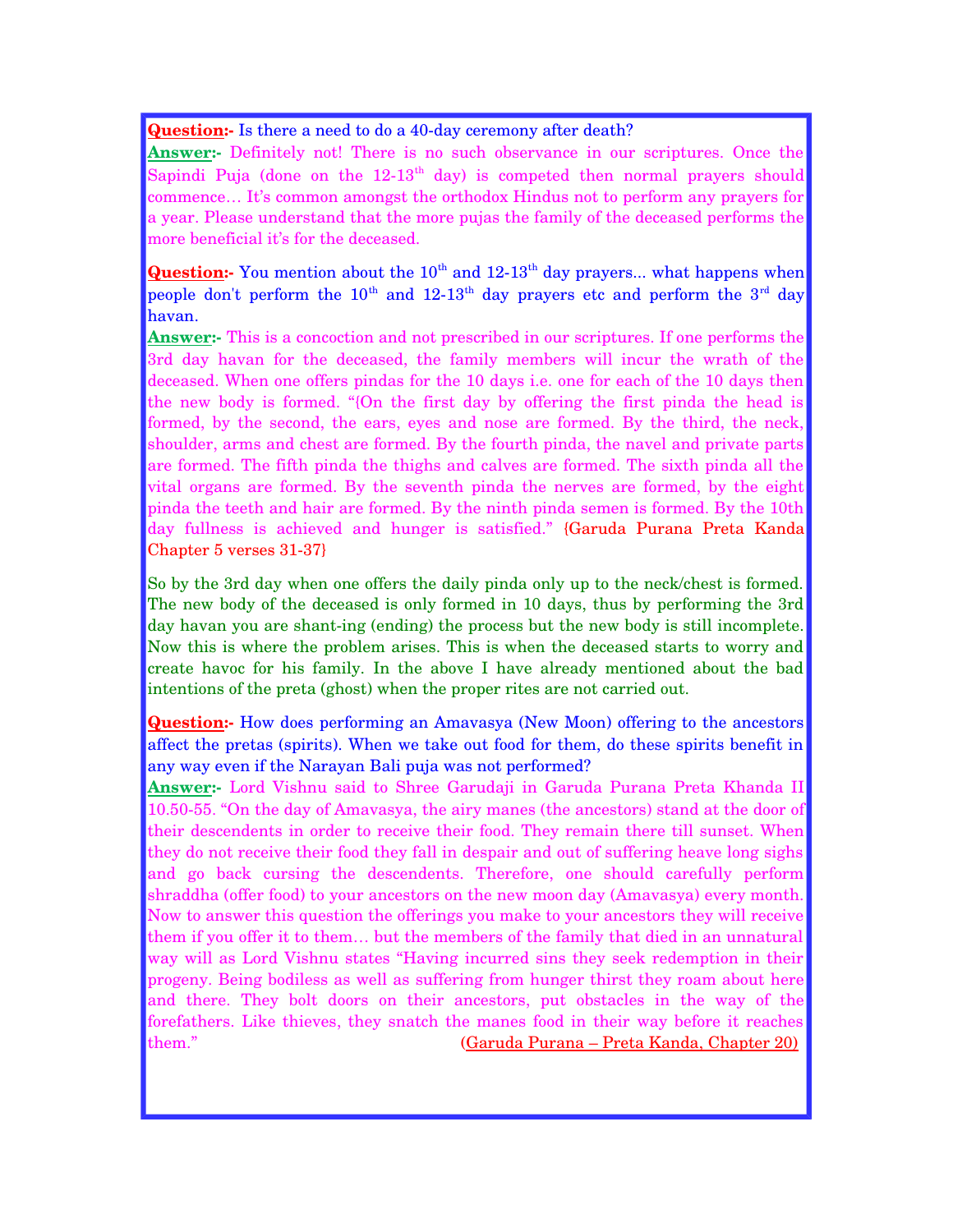So the offered food does benefit the pretas (spirits) but it's not food that was offered to them rather the mortal human beings are offering it to the manes (ancestors) but the food was high jacked by the spirits and it doesn't reach its intended destination…

**Question:** Should people be aware of using psychics and mediums as the spirits that come thru to them may not always be who they say they are. These may be spirits who are pretending to be a relative of the departed spirit so it is better for people to be safe and get the Narayan Bali puja performed.

**Answer:** I would advise that people should be very very very aware of so call spirits claiming to be your long lost relative… it's a very fine line here so be careful of just using any medium or psychic for help… many of them are not light workers rather they work in the dark world… my advise ask your priest to perform the Narayan Bali prayers to release that lost soul.

**Question:-** Can I elaborate on the Psychic/Medium John Edwards T.V program "Crossing Over" and other psychic T.V. programs that deal with talking to and contacting the dead?

**Answer:** This question has been asked many many times and it's quite a simple answer really. Shree Garuda asked Shree Vishnu in the Garuda Purana "My dear Lord why are there so many pretas (ghosts) in Kali Yuga." (Previously to Kali Yuga there were not many ghosts). To which Lord Vishnu replied, "O Bird, due to the people in Kali Yuga not performing the prescribed funeral and shraddha rites the deceased remain a spirit". This is true because how many people on this Earth these days perform the  $10<sup>th</sup>$  and the  $12/13<sup>th</sup>$  day prayers. This explains why when most people that die on this planet stay here for a very long time until Lord Bhootanath (a.k.a Lord Shiva - The friend of the ghosts/spirits) takes pity on them. And that can take a while. Lord Shiva is always accompanied by ghosts and the like. Getting back to the question is this a hoax by John Edwards in what he is doing? No not at all. All of us are psychic weather we believe it or not... it's just some has a much much higher level of psychicness than others. John Edwards is totally open to the spirit world... but again remember any one can do this. It's not a gift because everyone can do this. It's a matter of training oneself. When John Edwards concentrates and then the voices comes thro to him and the spirit of the person starts to speak to him to give the family in the audience a particular message. Many of our family members even after doing all the Shraddha prayers remain with us for a certain amount of time helping, guiding us in our daily lives. They choose to do so. After they are satisfied they move on.

A person from another religious faith said to me once "but I find it rather offensive by what you said" (I said the same thing as above). My answer to him was when Srila Vyasadeva (the literary incarnation of Shree Krsna) compiled the Puranas for the people of Kali Yuga which was over 5000 years ago there was only Sanatanists (also known as Hindu's) existed in this world. Of course the other religions didn't exist at that time and thus there were no issues like we have today. This is the reason why if one don't follow what's said in the Garuda Purana by Lord Vishnu then one will be in serious problems… we take Lord Vishnu's word as final. Of course as Hindu's we don't convert and try to make others believe in our sastras. Hinduism is such a diversified, beautiful and extremely tolerant religion. Jai Hind.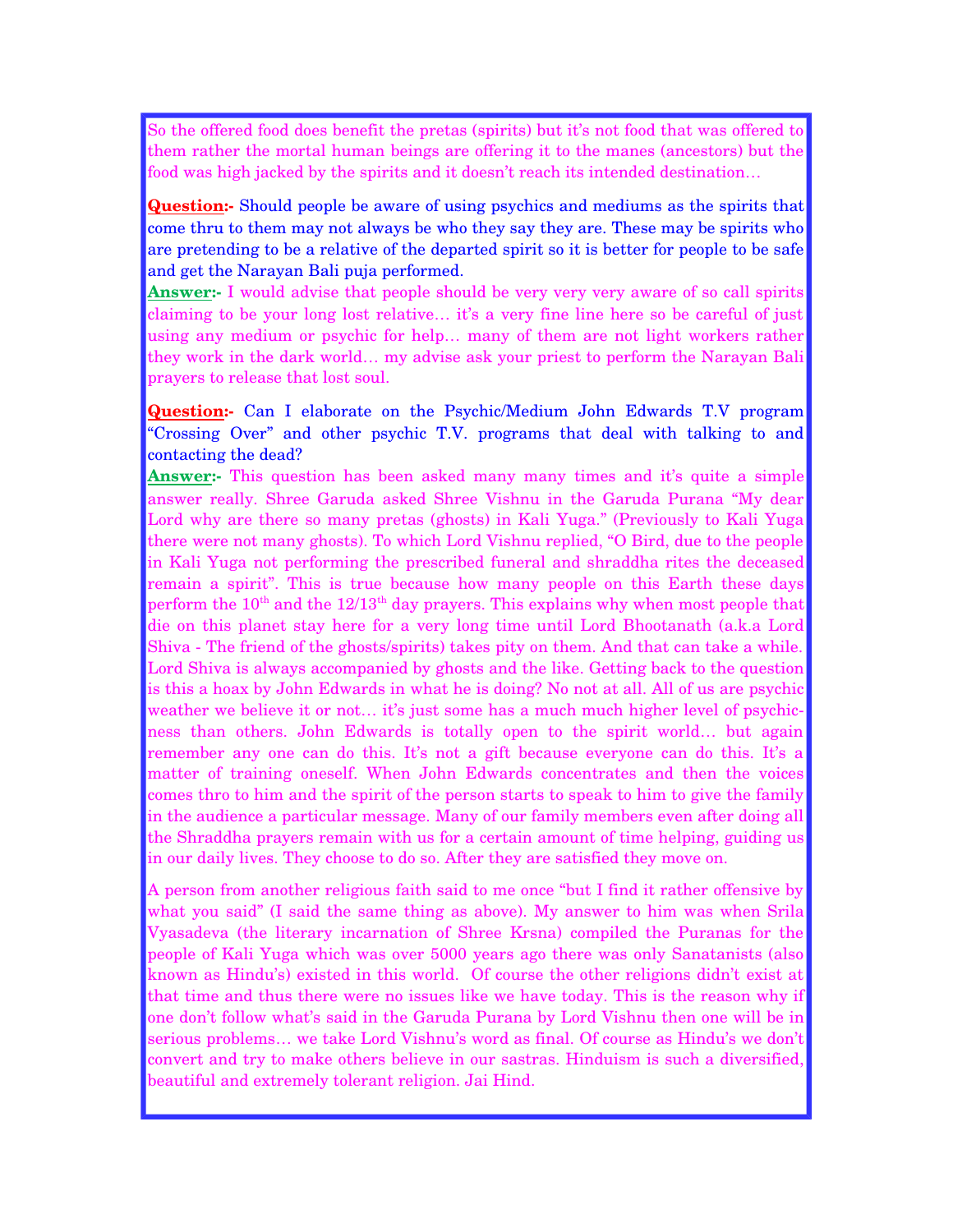## The Narayana Bali Viddhi (Rites) is performed at the riverside and is approximately 2 hours long.

Many have requested me to include some tips on how to protect oneself from negative forces like spirits that want to cause harm. Below is some advice which you can use accordingly… Of course faith is the key to your success here… but a word of note if things are not going according to what you expect there could be many reasons for this and don't immediately start blame negative forces like black magic… Be positive first and remember that these spirits can only harm you if you are weak and allow them to harm you. They feed off your fears.

Recite this Mother Kali Mantra whenever in danger or when you feel uncomfortable of something evil is going to happen. It helps ward away black magic, evilness of people and negative forces.

> Jai Thwam Devi Chamundi Jai Buthar Diharini Jai Sarva-gathe Devi Kala Rathri Namo-stute Jai Ma Kali! Jago Ma!

English translation: Salutations to Chamundi, Destroyer of Demons, Mother of all Creations, I salute you in the dark eerie night. Salutations to Ma Kali! Wake up Ma!

> This very powerful mantra glorifies Mother Kali Om aim hreem kleem chaamun daayai vich chai namah

Chant this mantra 108 times in front of a picture of Mother Kali and as you are chanting the mantra visualize that Ma Kali is embracing you and thus protecting you. Visualize that Mother Chamundaa (Kali) has a thousand heads. So this means that she has 2000 eyes and 2000 hands. Imagine that she is embracing you with her 2000 hands and remember that nothing can penetrate those 2000 hands because no magic can defeat Ma. And in that embrace you are sitting protected. By doing this Mother Kali will protect you from all harm and evils. Jai Mata Di…

Purchase lobhan, googal/guggal, hing… Smash the lobhan and guggal into powder and mix with the hing powder. Also purchase Raaz lobhan. At night break the Raaz lobhan into half and place one half on a stove or light it with match. When the Raaz lobhan is hot add a ¼ tsp of the mixture on the Raaz lobhan and smoke the house. This should stop these things from causing any distress in the short term.

Chant/play Hanuman Chalisa daily. In the morning after taking a bath, play the Hanuman Chalisa. It clears any bad /negative vibes in the yard/house. When you driving in the morning when you start your car play Shree Hanuman-ji's Chalisa and pray to Shree Hanumanji.

In a water pot add water, some rough salt, a pinch cow dung, a drop of cow urine, few drops of sheep dip, a pinch of turmeric (hurdi) and a few drops of Ganga jal. Mix well and then sprinkle all over your yard.